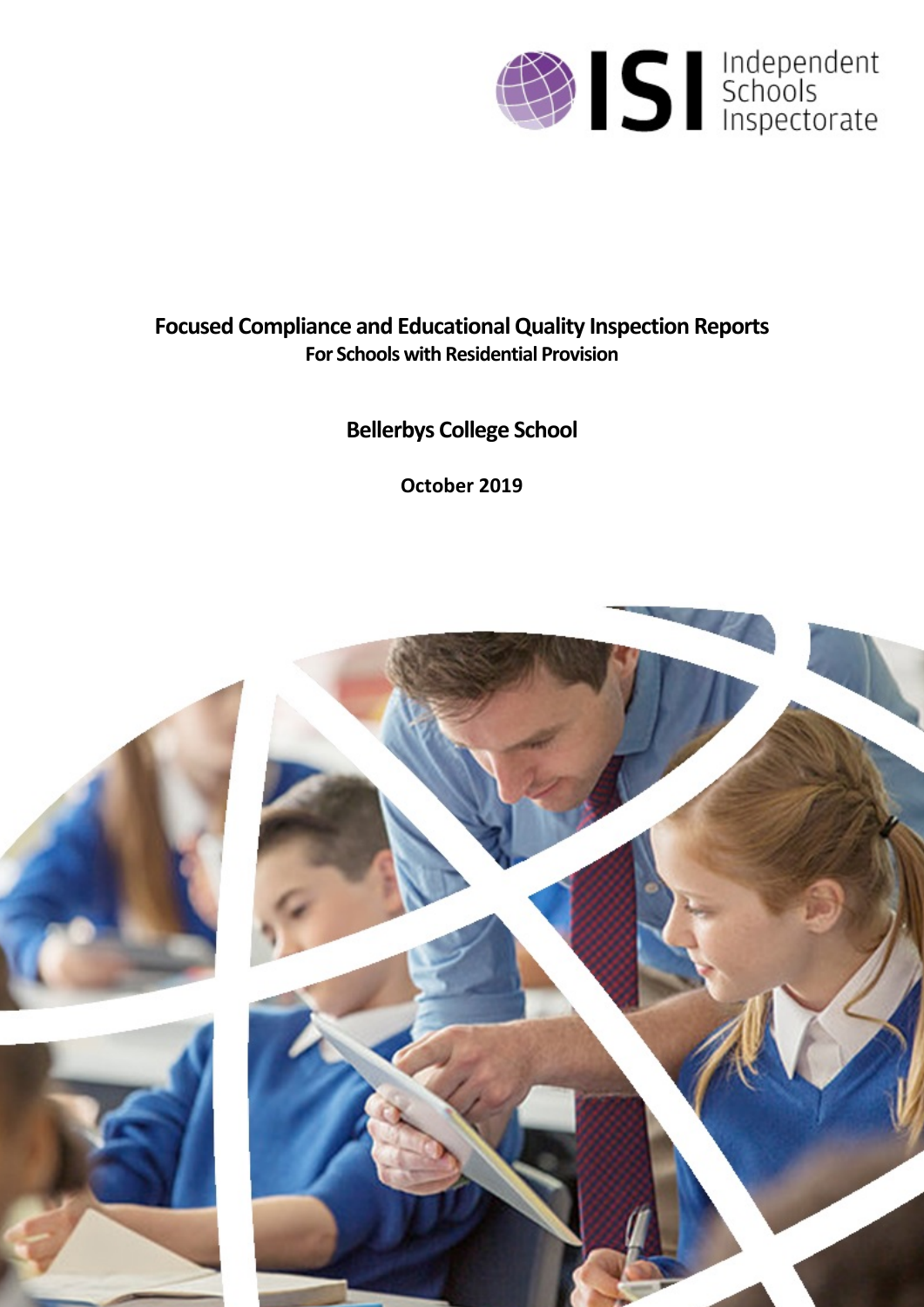# **Contents**

|    | <b>School's Details</b>                                                | 3  |
|----|------------------------------------------------------------------------|----|
| 1. | <b>Background Information</b>                                          | 4  |
|    | <b>About the school</b>                                                | 4  |
|    | What the school seeks to do                                            | 4  |
|    | <b>About the students</b>                                              | 4  |
| 2. | <b>Regulatory Compliance Inspection</b>                                | 5  |
|    | Preface                                                                | 5  |
|    | <b>Key findings</b>                                                    | 7  |
|    | PART 1 - Quality of education provided                                 | 7  |
|    | PART 2 - Spiritual, moral, social and cultural development of students | 7  |
|    | PART 3 - Welfare, health and safety of students                        | 7  |
|    | PART 4 – Suitability of staff, supply staff, and proprietors           | 8  |
|    | PART 5 - Premises of and accommodation at schools                      | 8  |
|    | <b>PART 6 - Provision of information</b>                               | 8  |
|    | PART 7 - Manner in which complaints are handled                        | 8  |
|    | PART 8 - Quality of leadership in and management of schools            | 8  |
| 3. | <b>Educational Quality Inspection</b>                                  | 9  |
|    | Preface                                                                | 9  |
|    | <b>Key findings</b>                                                    | 10 |
|    | <b>Recommendations</b>                                                 | 10 |
|    | The quality of the students' academic and other achievements           | 10 |
|    | The quality of the students' personal development                      | 12 |
| 4. | <b>Inspection Evidence</b>                                             | 15 |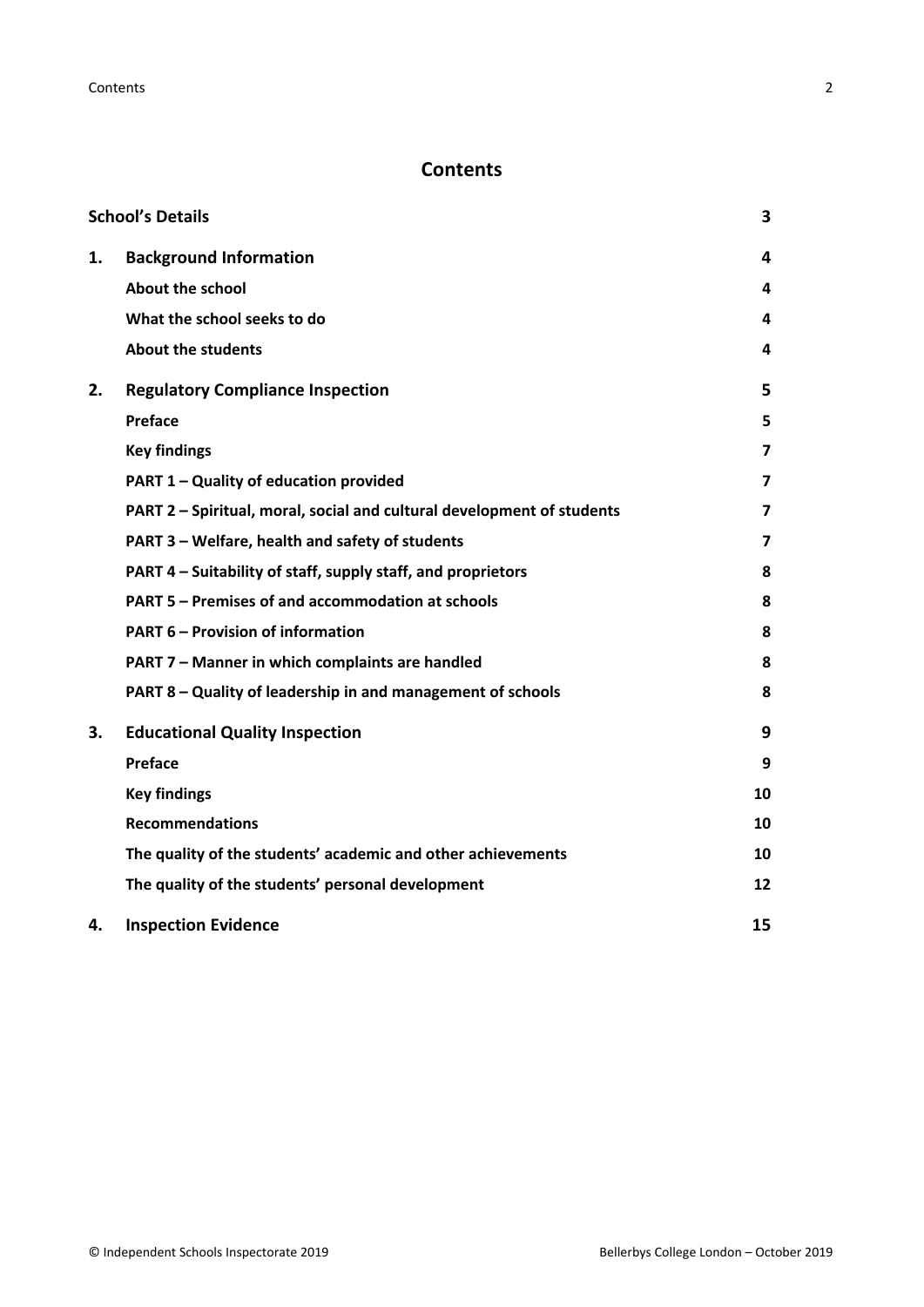| <b>College</b>             | Bellerbys College London                             |
|----------------------------|------------------------------------------------------|
| <b>DfE</b> number          | 203/6356                                             |
| <b>Address</b>             | <b>Bounty House</b>                                  |
|                            | Stowage                                              |
|                            | Greenwich                                            |
|                            | London                                               |
|                            | SE8 3DE                                              |
| Telephone number           | 020 8694 7000                                        |
| <b>Email address</b>       | study@bellerbys.com                                  |
| <b>Interim Principal</b>   | Mrs Sarah McCurrie                                   |
| <b>Chair of governors</b>  | Mr Mike Everett                                      |
| Age range                  | 15 to 23                                             |
| Number of students on roll | 203                                                  |
|                            | <b>Boarders</b><br>Day students<br>32<br>171         |
| <b>Students</b>            | <b>Aged 15-16 yrs</b><br>Aged 17-19 yrs<br>181<br>22 |
| <b>Inspection dates</b>    | 8 to 10 October 2019                                 |

# <span id="page-2-0"></span>**School's Details**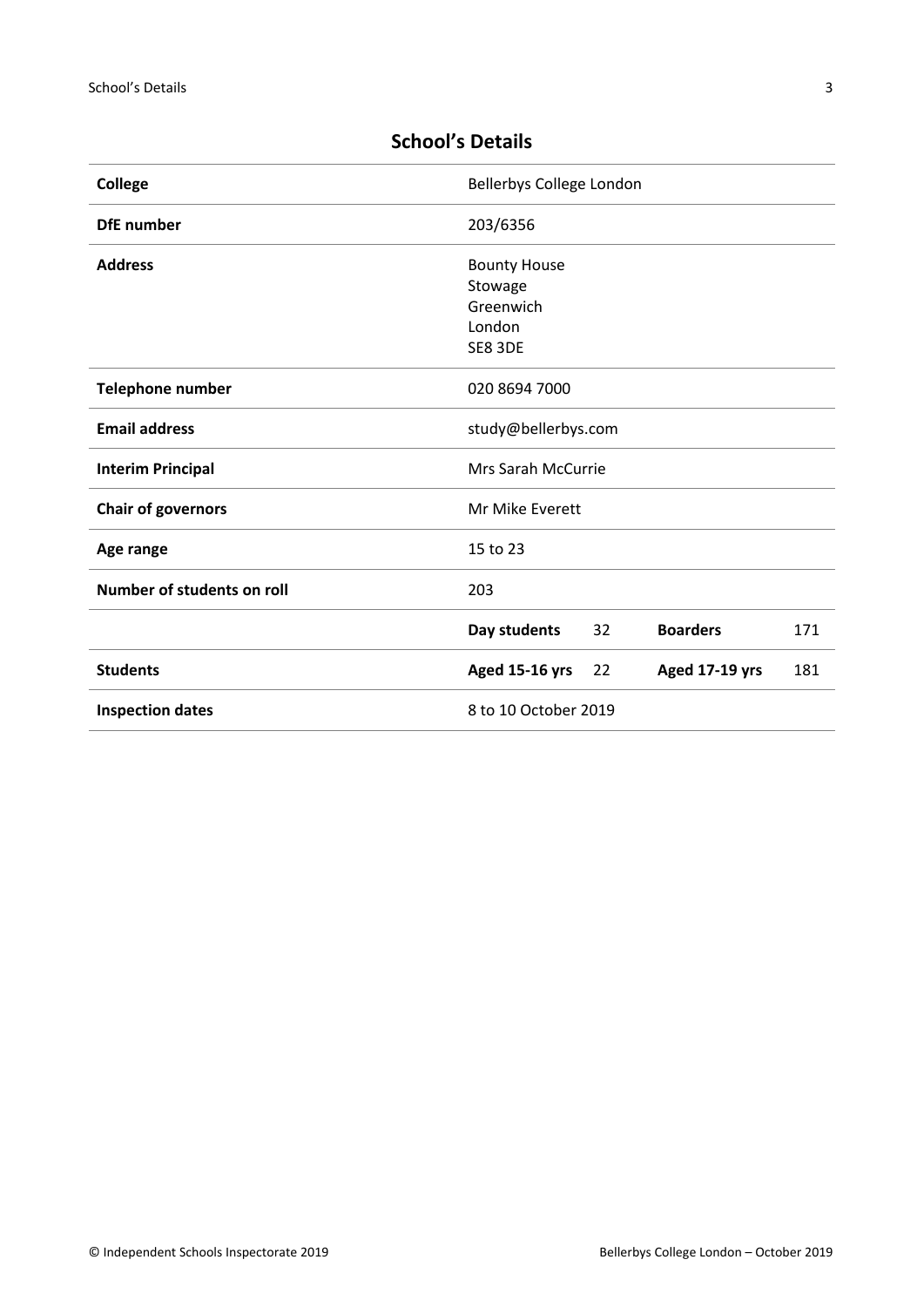# <span id="page-3-0"></span>**1. Background Information**

#### <span id="page-3-1"></span>**About the college**

- 1.1 Bellerbys College London is an independent co-educational day and boarding college forstudents aged from 15 to 19 years. The college was established in 1997 and moved to its current premises in Greenwich in 2004. The college is owned by Bellerbys Education Services Limited; the proprietors delegate governance to the Bellerbys College Advisory Board. A new interim college principal was appointed in September 2019.
- 1.2 Boarders are accommodated in one mixed house for students aged over 18 years, and two single-sex, houses for students aged under 18 years. In addition, five students are placed with local host families in 'homestay' accommodation.
- 1.3 Most students join the college to undertake predominantly United Kingdom (UK) university foundation courses with a few undertaking A-level courses. A small number undertake GCSEs. About 90% of the students are enrolled in one-year programmes and over 70% of the students are aged over 18 years. All students are educated in the main college building, which is in a campus where the boarding accommodation is also located.

#### <span id="page-3-2"></span>**What the college seeks to do**

1.4 The college aims to provide excellent university preparation for international students, through strong academic teaching and support, and close links with universities. The college also seeks to build the students' confidence and to develop their personal life skills.

#### <span id="page-3-3"></span>**About the students**

1.5 All students are from overseas; the majority are from China, Vietnam and Russia. Nationally standardised test data provided by the college indicate that the ability of the students is broadly average. One student has been identified as having special educational needs and/or disabilities (SEND) and receives additional specialist help for dyspraxia. No students in the college have an education, health and care plan or statement of special educational needs. Also, 198 students have English as an additional language (EAL), all of whom require additional support. Data used by the college has identified a number of students as being the most able in the college's population, and the curriculum is modified for them.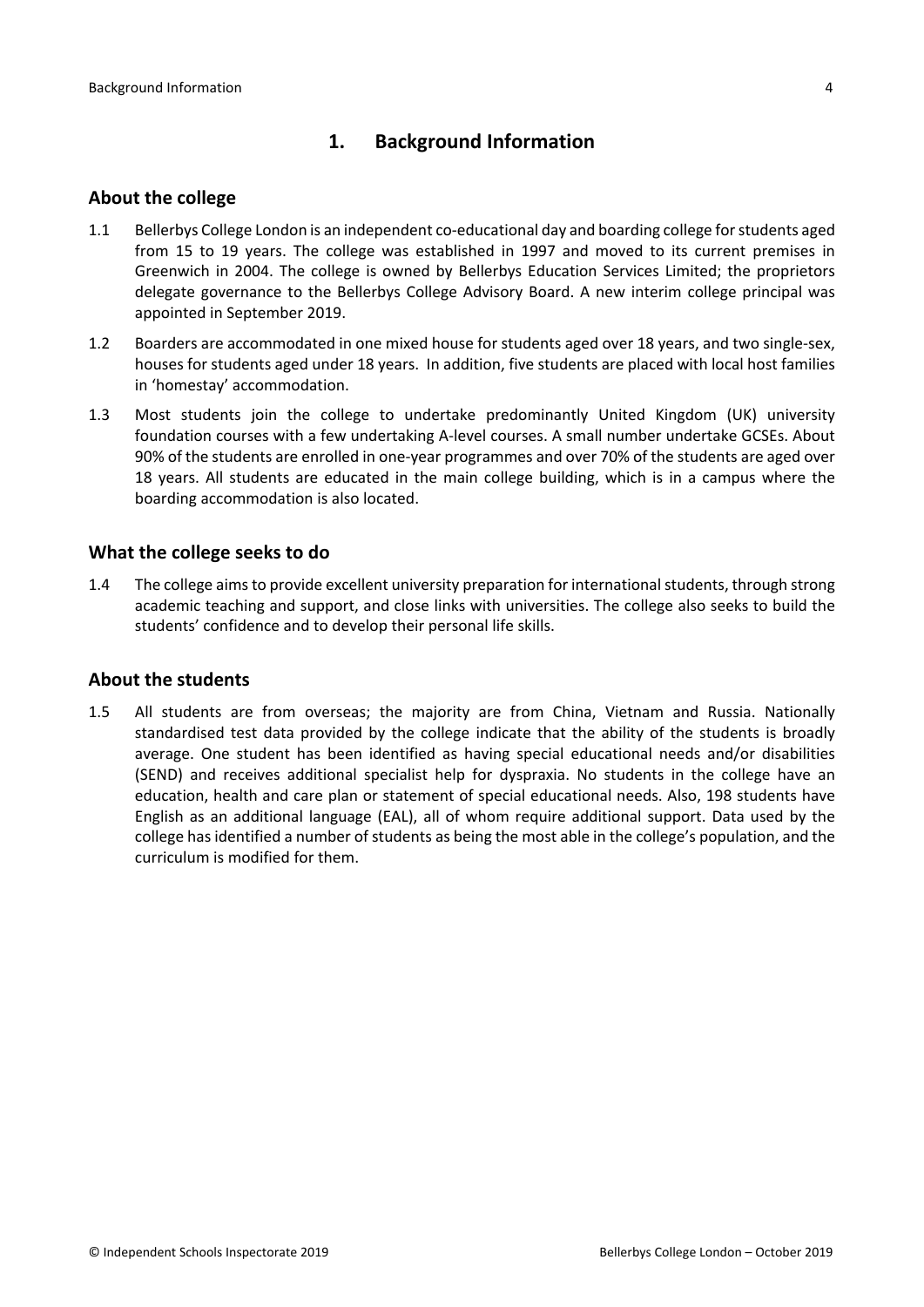# <span id="page-4-0"></span>**2. Regulatory Compliance Inspection**

## <span id="page-4-1"></span>**Preface**

The registration authority for independent schools is the Department for Education (DfE), which directs inspection according to a specified frequency or at any time where the DfE has particular concerns about a school. The Independent Schools Inspectorate (ISI) is the body approved by the Secretary of State for the purpose of inspecting schools which are, or whose heads are, in membership of the associations which form the Independent Schools Council (ISC) and reporting on the extent to which they meet the Independent School Standards ('the standards') in the Schedule to the Education (Independent School Standards) Regulations 2014. Accordingly, inspection records whether the school meets each of these standards, which are arranged in eight Parts, each of which is divided into separate paragraphs. Additionally, the inspection reports on the school's accessibility plan under Schedule 10 of the Equality Act 2010 and the ban on corporal punishment under section 548 of the Education Act 1996. It comments on the progress made by the school in meeting the compliance action points set out in the school's most recent statutory inspection.

This inspection also contains specific judgements on the National Minimum Standards for Boarding Schools ('boarding NMS'). It also comments on the progress made by the school in meeting the compliance action points set out in the most recent statutory boarding inspection and it judges the extent to which the school currently meets the boarding NMS. It identifies any standards which the school does not meet and requires action to meet them. Findings are distributed across sections relating to the eight Parts of the standards.

All association independent schools will have an inspection within three yearsfrom April 2016, in accordance with the Framework and DfE requirements. The inspection may be of COMPLIANCE ONLY or a combined inspection of EDUCATIONAL QUALITY AND COMPLIANCE depending on a number of factors, including findings from their most recent inspection. Schools judged not to meet the standards, including the boarding NMS, may also be subject to a progress monitoring visit before their next routine inspection. The progress monitoring visit will judge whether the school has taken the necessary action to meet any un-met standards identified at their previous inspection.

The inspection was also carried out under the arrangements of the ISC Associations for the maintenance and improvement of the quality of their membership.

**This is a FOCUSED COMPLIANCE INSPECTION which was combined with an inspection of EDUCATIONAL QUALITY, the report of which appears later in this document. The COMPLIANCE inspection reports only on the school's compliance with the standards**, **including the boarding NMS.** The standards represent minimum requirements and judgements are given either as **met** or as **not met**. All schools are required to meet all the standards applicable to them. Where the minimum requirements are not met, this is clearly indicated in the relevant section of the report and the school is required to take the actions specified. In this focused compliance inspection, key regulations and standards have been inspected in detail. These are the regulations on safeguarding; measures to guard against bullying; arrangements for students' health and safety, arrangements to check the suitability of staff; the provision of information to parents; the handling of parents' complaints; and other related aspects of leadership and management, together with the NMS covering the same areas. The remaining standards and requirements are deemed to continue to be met unless evidence to the contrary has been found.

Inspections do not include matters that are outside of the regulatory framework described above, such as: an exhaustive health and safety audit; compliance with data protection requirements; an in-depth examination of the structural condition of the school, its services or other physical features; contractual arrangements with parents; an investigation of the financial viability of the school or its accounting procedures.

Inspectors may be aware of individual safeguarding concerns, allegations and complaints as part of the inspection process. Such matters will not usually be referred to specifically in published reports in this document but will have been considered by the team in reaching its judgements.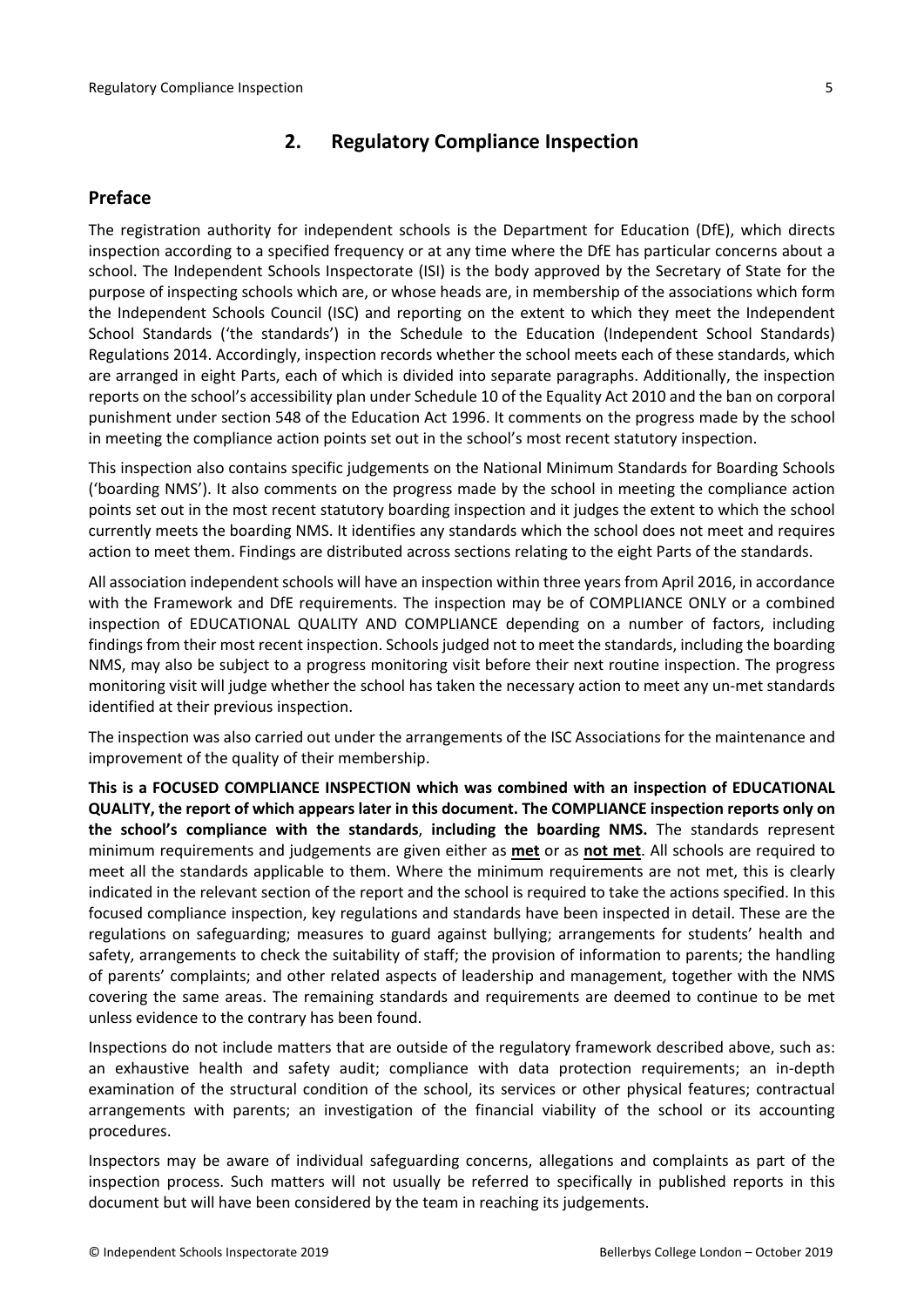Links to the full regulations and requirements can be found here: The Education [\(Independent](http://www.legislation.gov.uk/uksi/2014/3283/contents/made) School Standards) [Regulations](http://www.legislation.gov.uk/uksi/2014/3283/contents/made) 2014, National Minimum [Standards](https://www.gov.uk/government/uploads/system/uploads/attachment_data/file/416186/20150319_nms_bs_standards.pdf) for Boarding Schools, Early Years [Foundation](https://www.gov.uk/government/publications/early-years-foundation-stage-framework--2) Stage Statutory [Framework.](https://www.gov.uk/government/publications/early-years-foundation-stage-framework--2)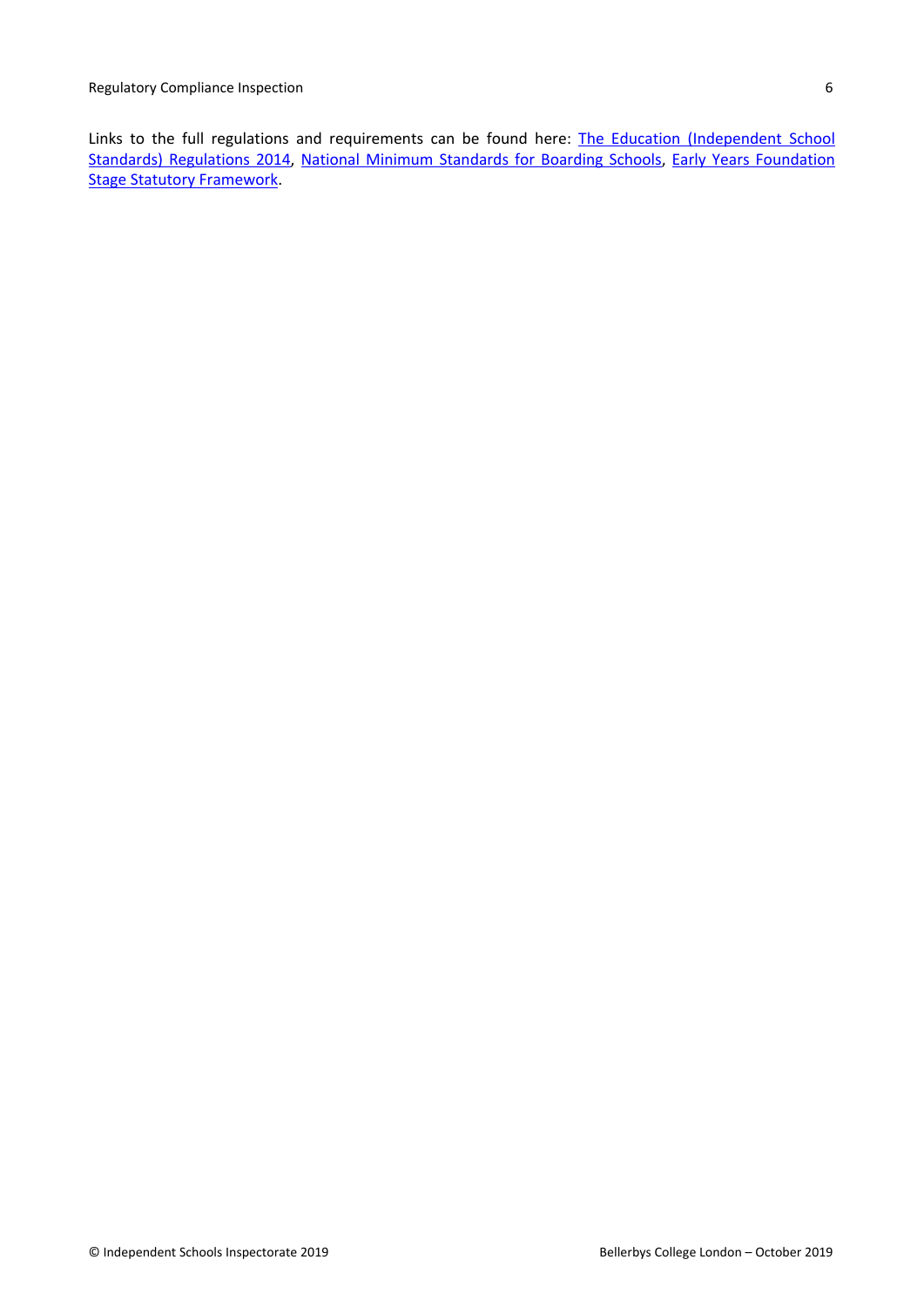## <span id="page-6-0"></span>**Key findings**

2.1 The school meets the standards in the schedule to the Education (Independent School Standards) Regulations 2014, the National Minimum Standards for Boarding Schools 2015, and associated requirements, and no further action is required as a result of this inspection.

## <span id="page-6-1"></span>**PART 1 – Quality of education provided**

- 2.2 At GCSE in the years 2016 to 2018, performance has been in line with the national average for maintained schools.
- 2.3 In the sixth form, A-level results in the years 2016 to 2018 have been above the national average for sixth formers in maintained schools.
- 2.4 The college uses its own framework to determine attainment in the foundation courses.
- 2.5 The curriculum is documented, supported by appropriate plans and schemes of work for the students and covers the required breadth of material. The teaching enables students to make good progress, encompasses effective behaviour management and is supported by suitable resources. A suitable framework for the assessment of students' performance is in place.
- **2.6 The standards relating to the quality of education [paragraphs 1–4] are met.**

## <span id="page-6-2"></span>**PART 2 – Spiritual, moral, social and cultural development of students**

- 2.7 Principles and values are actively promoted which facilitate the personal development of students as responsible, tolerant, law-abiding citizens. Boarders' views are actively encouraged, and their opinions and concerns are appropriately considered by staff. Any prefect system operating in the school is suitably managed.
- **2.8 The standards relating to spiritual, moral, social and cultural development [paragraph 5] and NMS 17 and 19 are met.**

# <span id="page-6-3"></span>**PART 3 – Welfare, health and safety of students**

- 2.9 Arrangements are made to safeguard and promote the welfare of students by means that pay due regard to current statutory guidance; good behaviour is promoted; bullying is prevented so far as reasonably practicable; health and safety requirements are met, including those relating to fire safety; provision is made for first aid. Students are properly supervised; admission and attendance registers are maintained, as required, and there is a strategic approach to risk assessment. A disability access plan is in place.
- 2.10 An appropriate induction process for students new to boarding is implemented, and suitable provision is made for boarders' medical and health care, their food and drink and for managing boarders' laundry and possessions. Boarders have suitable contact with friends and family and access to a programme of activities. Boarding staff are appropriately trained and deployed. The school makes appropriate arrangements to provide long-term lodgings for some boarders.
- **2.11 The standardsrelating to welfare, health and safety [paragraphs 6–16], the requirement of Schedule 10 of the Equality Act 2010, and the ban on corporal punishment undersection 548 of the Education Act 1996, and NMS 2–4, 6–12, 15 and 16, and 20 are met.**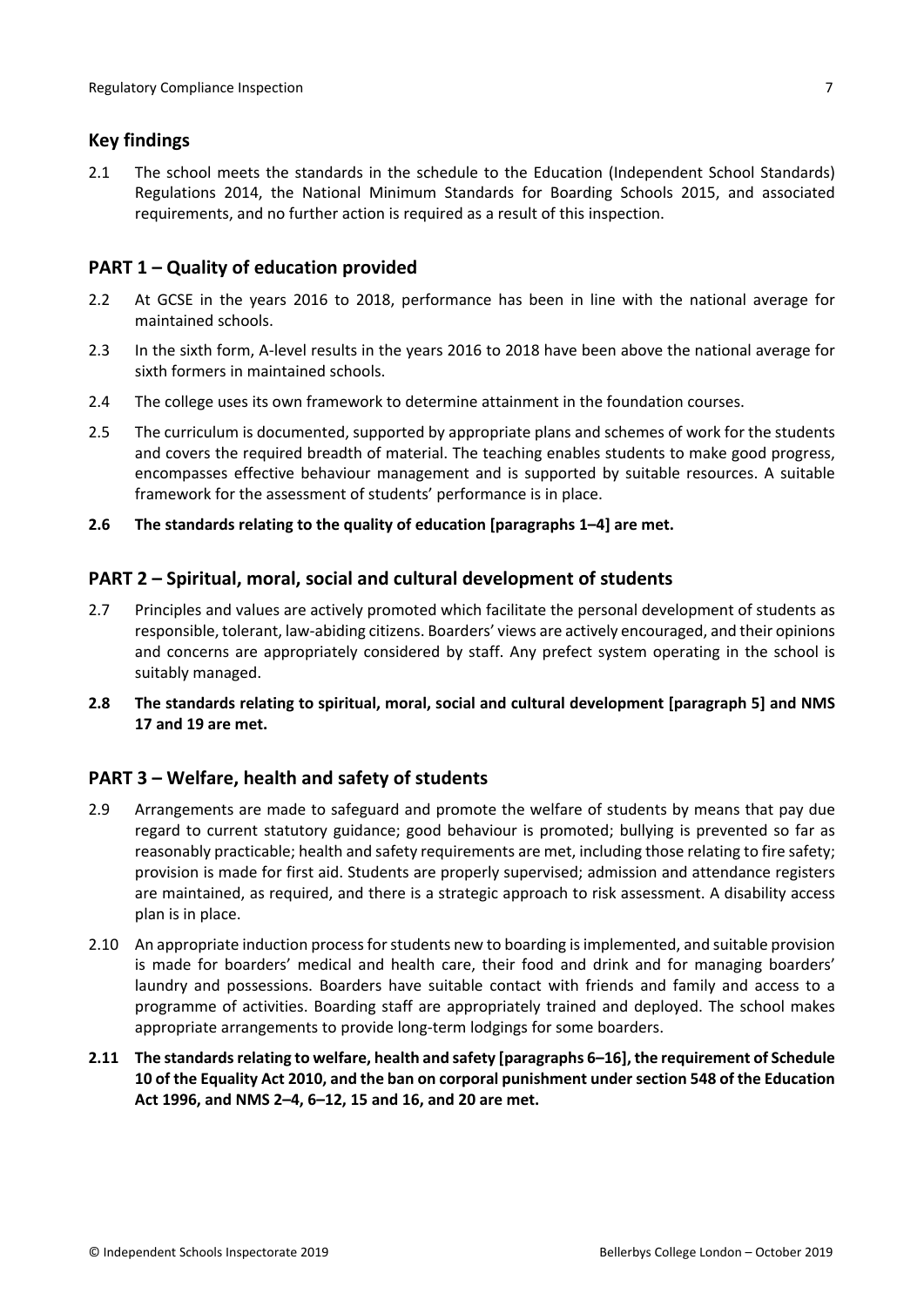# <span id="page-7-0"></span>**PART 4 – Suitability of staff, supply staff, and proprietors**

- 2.12 The school makes appropriate checks to ensure the suitability of staff, supply staff and proprietors, and a register is kept as required. Visitors to boarding accommodation are appropriately supervised and the school's arrangements for guardianship are suitably managed.
- 2.13 The standards relating to the suitability of those in contact with students at the school [paragraphs **17–21] and NMS 14 are met.**

### <span id="page-7-1"></span>**PART 5 – Premises of and accommodation at schools**

2.14 Suitable toilet and changing facilities, and showering facilities where required by the standard, and appropriate accommodation for students' medical and therapy needs are provided. The premises are maintained to a standard commensurate with health and safety; acoustics and lighting are appropriate; water provision is adequate. Suitable outdoor space is provided for physical education and outdoor play. Boarding accommodation is adequate for the needs of all boarders, and safeguards and promotes their welfare.

#### **2.15 The standardsrelating to the premises and accommodation [paragraphs 22–31] and NMS 5 are met.**

#### <span id="page-7-2"></span>**PART 6 – Provision of information**

- 2.16 A range of information is variously published, provided or made available to parents, inspectors and the Department for Education. These include details about the proprietor, the ethos of the school and the curriculum, and of the school's arrangements for admission, behaviour and exclusions, bullying, health and safety, first aid, details of the complaints procedure, and the number of complaints registered under the formal procedure during the preceding school year, and the provision for any with education, health and care plans or English as an additional language. They also include particulars of the school's academic performance during the preceding school year, inspection reports and (for parents only) a report at least annually of their own child's progress. The safeguarding policy is posted on the school's website. A suitable statement of boarding principles and practice is published by the school.
- **2.17 The standards relating to the provision of information [paragraph 32] and NMS 1 are met.**

#### <span id="page-7-3"></span>**PART 7 – Manner in which complaints are handled**

- 2.18 Parental complaints, if any, are handled effectively through a three-stage process, (informal, formal and a hearing before a panel of three, one of whom isindependent of the school). Each stage has clear time scales, and at the third stage the panel can make findings and recommendations which are communicated to the complainant. Records are kept appropriately, including of any action taken, whether or not a complaint is successful, and identifying those relating to the boarding provision.
- **2.19 The standard relating to the handling of complaints [paragraph 33] and NMS 18 are met.**

#### <span id="page-7-4"></span>**PART 8 – Quality of leadership in and management of schools**

- 2.20 The proprietor ensures that the leadership and management demonstrate good skills and knowledge, and fulfil their responsibilities effectively, so that the other standards are consistently met, and they actively promote the well-being of the students. Appropriate leadership and management of boarding ensure that the required policies and records are maintained and effectively monitored.
- **2.21 The standard relating to leadership and management of the school [paragraph 34] and NMS 13 are met.**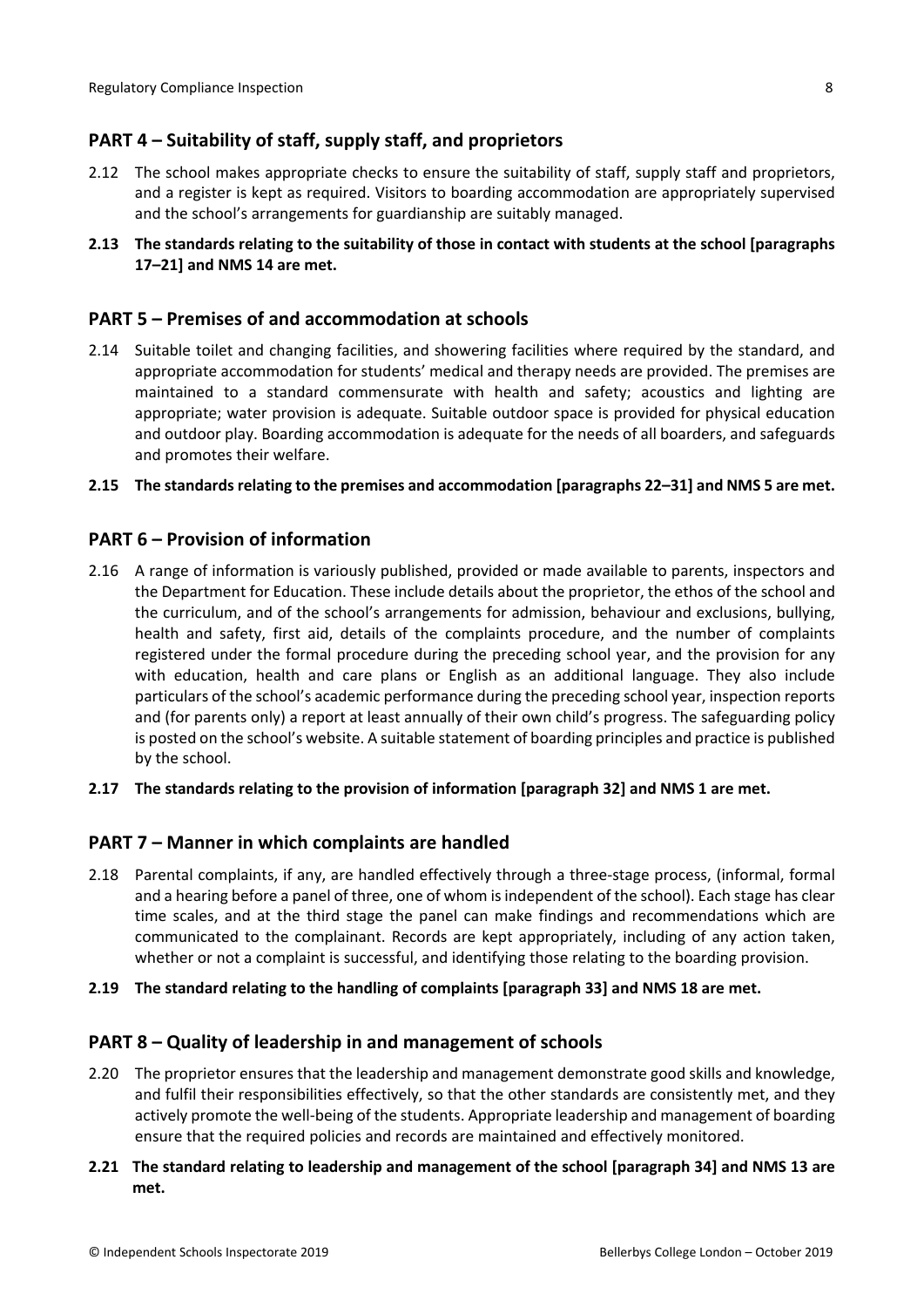# <span id="page-8-0"></span>**3. Educational Quality Inspection**

### <span id="page-8-1"></span>**Preface**

**The EDUCATIONAL QUALITY inspection reports on the quality of the school's work**. It focuses on the two key outcomes:

- The achievement of the students, including their academic development, and
- The personal development of the students.

Since the school was last inspected, the framework for inspection has changed. The current inspection framework uses different criteria and arrangements for grading from those used in previous inspection frameworks. The judgements made on this inspection are, therefore, not directly comparable to judgements made on previous inspections.

All independent schools are required to meet the requirements of the Independent School Standards. However, different inspectorates apply different frameworks that are suited to the different types of schools they inspect. The ISI terminology reflects quality judgements that are at least equivalent to those used by the national inspectorate, Ofsted. ISI reports do not provide a single overarching judgement for the school but instead give a clear judgement about key outcomes for students and information on the quality of the school's work.

**The headline judgements must include one of the ISI descriptors 'excellent', 'good', 'sound' or 'unsatisfactory'.**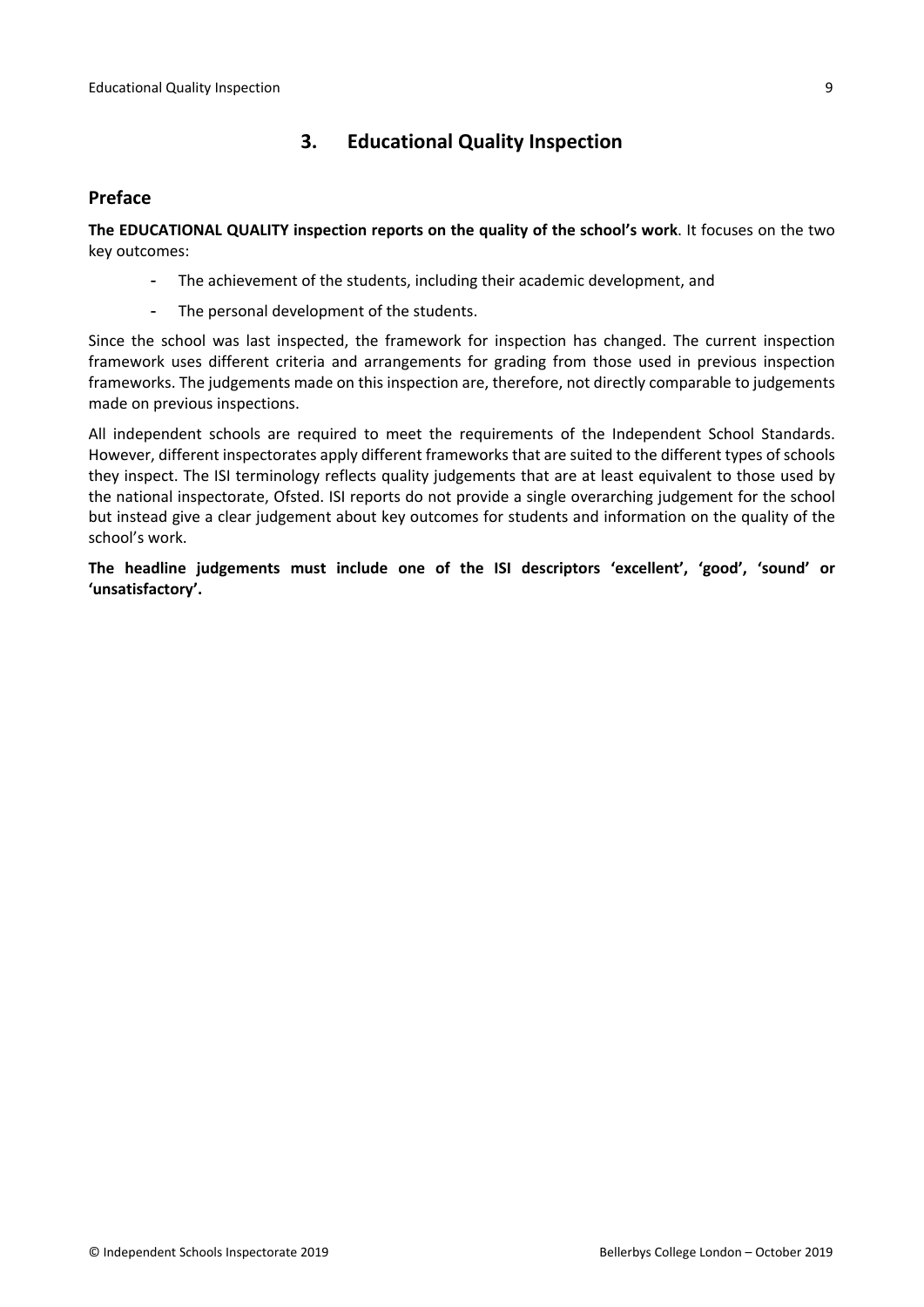## <span id="page-9-0"></span>**Key findings**

- 3.1 The quality of the students' academic and other achievements is good.
	- Students' communication and study skills are good and sometimes excellent, and these skills effectively support their progress and learning.
	- Students across all ages show positive attitudes towards their learning and they show a clarity of purpose, which helps ensure successful outcomes in their attainment and progress.
	- Students did not always benefit from sufficiently helpful marking and assessment feedback, and the best practice seen was not consistently in evidence across all subjects.
	- A small minority of students make slower progress than their peers as teaching does not consistently use appropriate strategies to meet the needs of all pupils.
- 3.2 The quality of the students' personal development is excellent.
	- Students, including boarders, highly value the cultural diversity that exists within the college and they show a deep-seated respect for, and appreciation of their own, and others' cultures.
	- Students throughout the college develop excellent self-confidence and self-esteem, and they learn to be highly self-disciplined and resilient.
	- Students, including boarders, work effectively with each other with a natural ease, particularly when solving problems and achieving common goals.
	- Students showed great maturity and enormous determination when discussing their decision to come to this country, work hard, learn English, and gain entry to a UK university.
	- The involvement of the students in supporting those less fortunate than themselves is limited.

### <span id="page-9-1"></span>**Recommendations**

- 3.3 The college is advised to make the following improvements:
	- Ensure systems to identify and support students with specific learning needs continue to be developed and embedded in all teaching.
	- Ensure the standard of effective feedback to the students, primarily through marking assessment, is more consistently applied across all subjects.
	- Ensure that the excellent teaching seen in many subjects is developed across allsubjects through the sharing of this best practice.
	- Develop and nurture stronger links with the local community to improve the opportunities for students to be involved in supporting those who are less fortunate than themselves.

# <span id="page-9-2"></span>**The quality of the students' academic and other achievements**

- 3.4 The quality of the students' academic and other achievements is good.
- 3.5 Most students at the college take one-year foundation courses linked to UK university entry, and a small minority of the students take GCSEs and A-levels. Using national data for the years 2016 to 2018, which are the most recent three years for which comparable statistics are available, the results at GCSE have been in line with, and at A-level they have been above, the national average. Results for the UK university foundation courses are not nationally standardised. However, the college's own assessment, the numbers succeeding in gaining UK university entry, and inspection evidence, indicate that these results are good and sometimes excellent. They provide the students with an effective route into their chosen universities. Results indicate that these levels of achievement continued in 2019.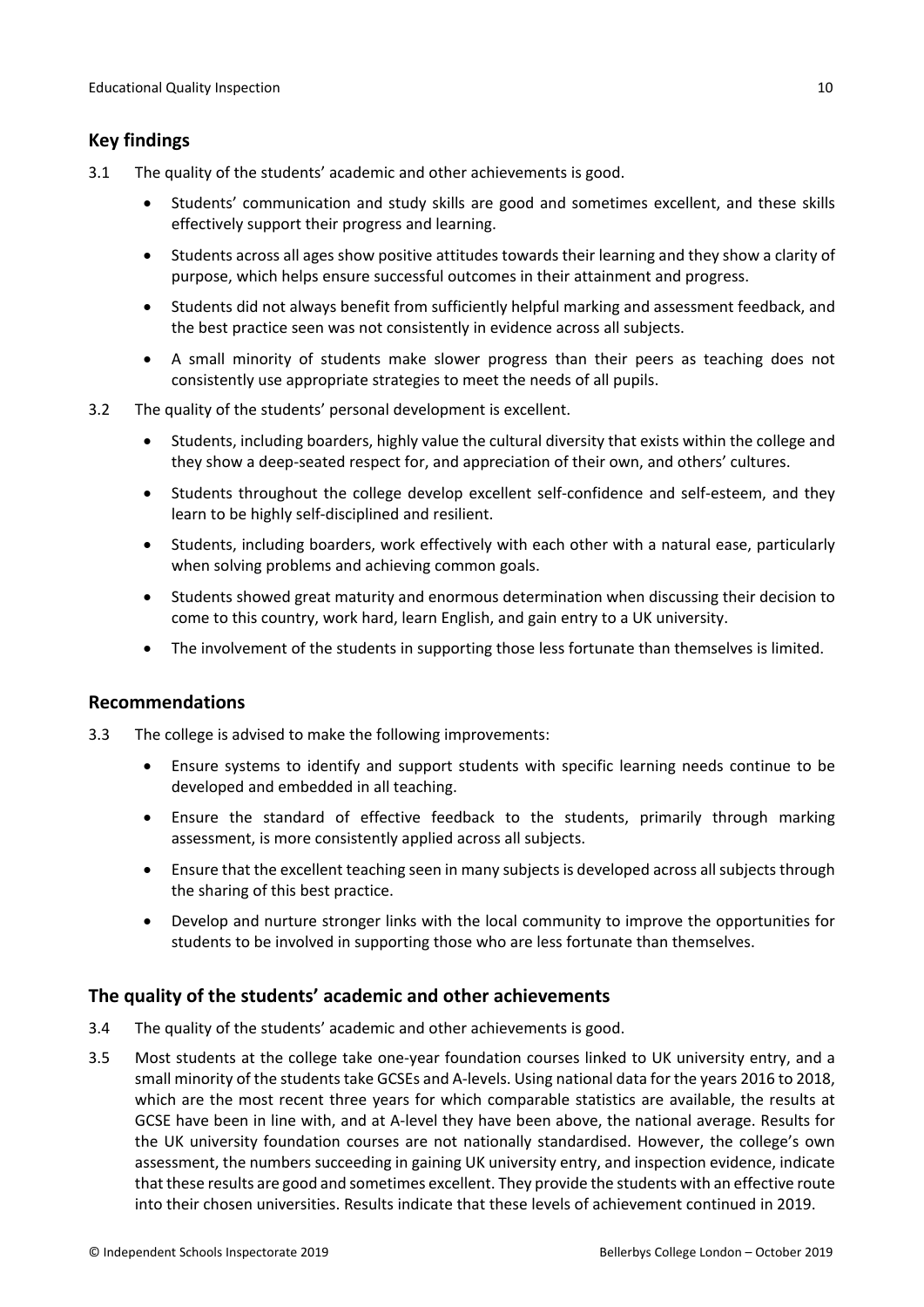- 3.6 Almost all students with EAL make good and sometimes excellent progress as a result of good support and careful monitoring. Significant early progress is made with the students' standard of English, both as a result of effective English support through specialist language teaching and assessment and simply time spent speaking English with fellow students and teachers. The senior leadership successfully guides and supports EAL teaching, which provides patient, caring support for the students. However, a few EAL students make slower progress, as their individual needs are not appropriately supported in all lessons, and tasks to match their needs are not always provided. The college has recognised the need for greater individual learning support for these students and is developing the provision for additional support. Inspection evidence indicates that, although good progress has been made, it is not yet fully embedded across all teaching. Identifying and providing appropriate support for students with other special learning needs is sound. They arrive in college with little prior information about their needs, and the severe language barriers and their relatively short stay at the college, present a significant challenge in meeting their needs. The college is, however, keen to develop support and is incorporating more robust and effective systems to address this challenge in a more effective manner.
- 3.7 Almost all students of all ages make good progress with their knowledge, understanding and skills across all the courses available. Most students board, and the contribution of boarding in developing the students' skills is significant, particularly in the early stages of the courses, where help in balancing leisure and work time and encouraging the completion of work are often a key to a student's eventual success. The challenges, particularly at the start of the year, in overcoming language barriers were usually addressed effectively by well-planned and varied styles of teaching observed during the inspection. This was seen in art when students used flashcards to help with key vocabulary, which ensured they made excellent progress in their understanding of the different types of paper used in watercolour painting. The students interviewed spoke highly of the teachers' willingness to 'go the extra mile' in their caring support, and they felt it contributed strongly to their good progress. Although much of the teaching observed was effective and supportive, this was not consistent across all subjects with some teaching failing to engage the students sufficiently to ensure their good progress.
- 3.8 Students show good competence with a variety of communication skills and the challenges regarding language barriers are, on the most part, successfully overcome. Many teachers have specialist qualifications for teaching English to foreign students and many are multi-lingual, which provides added support for the students' progress. Teachers also encourage students to help each other, particularly when the required technical language is proving difficult. As the students' English rapidly improves, their confidence increases, and their access to the course content is subsequently significantly improved.
- 3.9 Students of all agesshow good and sometimes excellent numeracy skills. Many of the courses on offer, particularly the foundation courses, are mathematically based and the students use their good numeracy skills in many other areas of learning. This was observed in A-level economics where the students use their numeracy skills to analyse efficiently the profit margins for a business.
- 3.10 The students' competency in Information and Communication Technology (ICT) is secure. The many students who find speaking and understanding English quite a challenge, use their ICT skills competently to support their learning, through seeking translation of key words and when researching source material, which can be found translated into many languages. The students spoken to, felt the ICT provision was excellent and gave them easy access to good facilities, including out of college teaching hours.
- 3.11 Students throughout the college demonstrate good and sometimes excellent study skills. They are encouraged, often by sensitive and well-planned teaching, to try to use higher-order study skills. Notwithstanding language difficulties, most students responded well to this encouragement and showed some thoughtful higher-order study skills, such as when hypothesising scenarios in a business lesson. Also, in microeconomics, students were able to analyse the benefits and dangers of the palm oil industry, by successfully creating group mind maps. Boarding students benefit greatly from having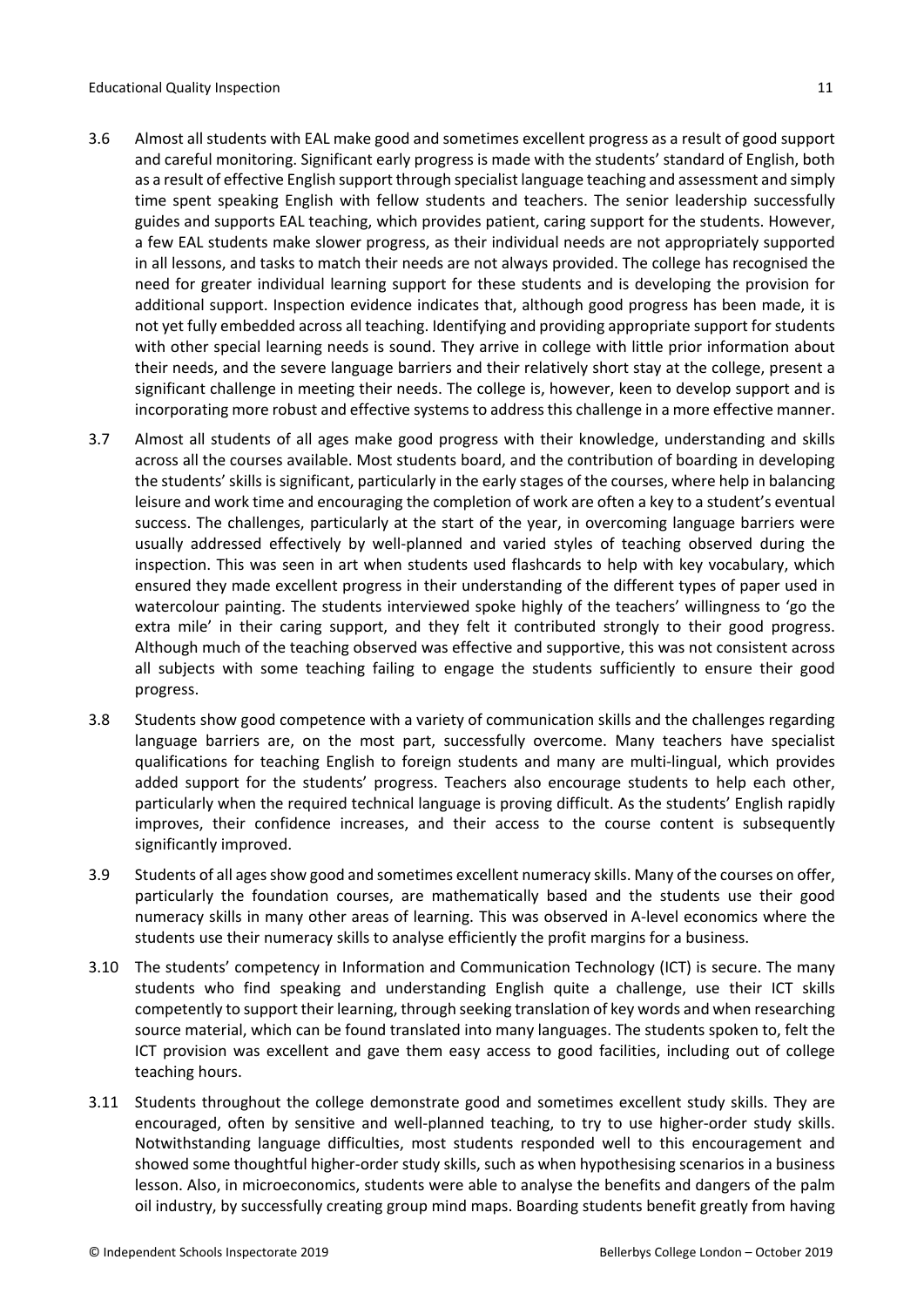their own rooms and being able to talk through academic matters with other boarders, often in 'study groups' based in the library. The support of house parents also provides helpful oversight of those who might be in difficulty. Students generally show a strong willingness to use a wide range of sources, usually via the internet, to make sure their work reflects wider thinking. They are aware of the weaknesses inherent in drawing conclusions based on a limited number of sources. Most students are aware of their level of attainment, as well as areas of work they need to improve as a result of teachers' effective oral and written feedback. However, scrutiny of students' books and lesson observations, showed some inconsistency across subjects when students receive feedback on what had been done well and what to do to improve their work. Thus, the enhancement of students' progress through assessment is therefore not always consistently effective.

- 3.12 Students' achievements across a limited range of extra-curricular activities are good. There are a number of academic enrichment opportunities and these include courses to enhance the progress of higher achievers, such as the 'Mathematical Olympiad' challenge. These opportunities are generally well-supported, and many of the participating students feel a sense of achievement. Many students are enrolled in the local sports gym and others enjoy sports such as football at a local facility. The three Bellerbys colleges also provide an opportunity for inter-college competitions, such as football and basketball, and the students have achieved some notable success in these competitions. The students understand, however, that their prime reason for attending the college is to complete successfully the rigorous and challenging one-year university preparatory courses, whilst developing their English language skills. Inspection evidence indicated that the extra-curricular provision was appropriate, and the students spoken to indicated that they are content with and enjoy the enrichment opportunities on offer.
- 3.13 Students across all ages show positive and productive attitudes towards their learning. They frequently used their own initiative to develop their independent learning skills to enhance their progress. In interviews, students indicated that they were encouraged to think and learn for themselves through both the teaching and the ethos of the college, and this approach was evident in much of the teaching observed. This was particularly evident in the boarding community, where students were encouraged to demonstrate initiative and independence in their learning, and where working productively together in groups was an expected part of boarding life. The students felt that this independent learning developed strongly as they moved through the college, primarily due to their improved English and thus their access to the course content. Governance, leadership and management strongly support the college ethos which seeks to encourage the students to take ownership of their own learning. Clear and effective leadership encourages the staff to develop sensitively and caringly the students' good attitudes towards their learning. The students respond well to the clarity of this approach which greatly enhances their progress and their chance of eventual future success.

### <span id="page-11-0"></span>**The quality of the students' personal development**

- 3.14 The quality of the students' personal development is excellent.
- 3.15 Students throughout the college develop excellent self-confidence and levels of self-esteem, and they become highly self-disciplined and resilient. This was strongly evident in discussions with students where they showed a mature understanding of the need to adapt to living in another country, whilst overcoming their initial language and cultural differences. Students are positive in their view that the college encourages and supports the development of self-discipline and resilience in their approach. With almost all students being boarders, this self-confidence and self-esteem is further supported by the excellent attitude engendered by the college's boarding community, through its ethos, leadership and management. The outcomes for students, almost all of whom have EAL, with regard to developing self-knowledge and resilience, are excellent. All students spoken to felt that the strong relationships they had with trusted and supportive staff greatly enhanced their progress and self-confidence. In boarding, the students explained the positive benefits of the well-structured evening routines on their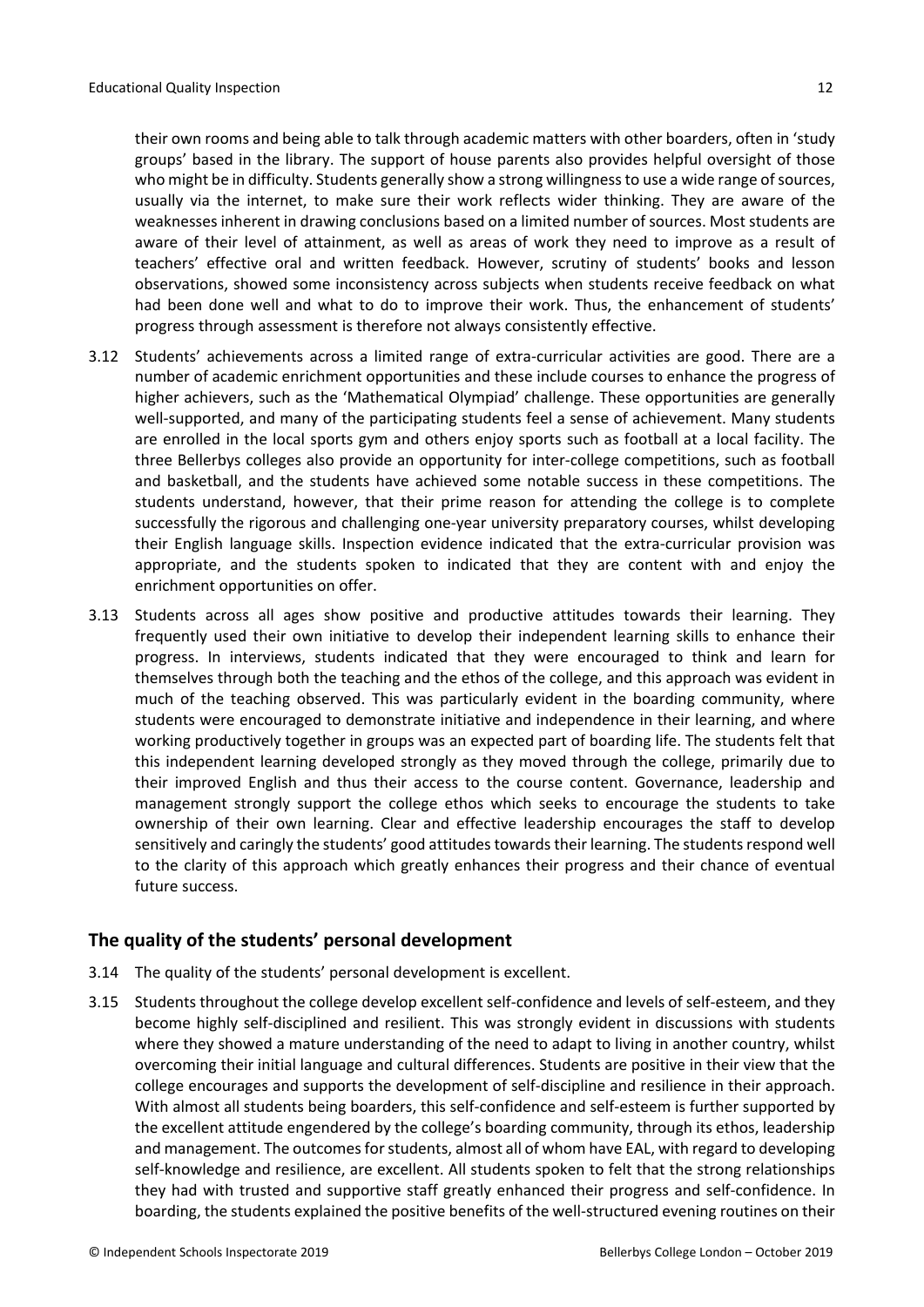work ethic and the need to be disciplined in their daily life. In their responses to the pre-inspection questionnaires, and in interviews, staff indicated that the students made rapid progress and they were often 'unrecognisable' at the end of the year in terms of their growing self-confidence, strong academic development, and they were well prepared for the next stage of their lives.

- 3.16 Students throughout the college understand clearly that the decisions they have made, and will make, are important determinants of their own success and wellbeing. The students spoke with great maturity about the decision to come to this country, work hard, learn English, and gain entry to the UK university of their choosing. The studentsindicated their excellent determination to make the most of the opportunities provided for them by the college. This is strongly supported by the ethos and approach of the college which encourages the students to continue to make informed and knowledgeable decisions throughout their time at the college. Inspection evidence indicates that this was fully embraced by the students as a philosophy and was reflected in the good outcomes for students in examination results, and in their success in moving on from the foundation courses to UK university degree courses. A group of students who are gifted and talented in sport and music, were clear on the efficacy of their decision to put these talents to one side for one year, in order to focus on their foundation courses. Inspection evidence, and all the students spoken to, strongly indicated that the teachers, and boarding house staff in particular, provide much needed support to the students in their decision making, through their ability to listen and understand concerns, whilst still demanding high standards in academic and self-discipline.
- 3.17 Students have a well-developed spiritual understanding, particularly of the wide range of creeds, beliefs and cultures represented by the diverse nature of the students at the college. Students spoken to, and observed in class, showed a mature and strong appreciation of the non-material aspects of life. They expressed how moved they were when on a visit to the Greenwich Meridian line, both by its significance, but also by the wonderful view from the top of the observatory. Students also spoke in a mature and informed manner about what they view as often taken for granted as a normal way of life in the UK, such asrespect for others and behaviour, but they view as very different to what they might encounter back in their home countries.
- 3.18 Students develop a strong ability to distinguish right from wrong and show an excellent understanding and respect for the English system of rules and laws, which are fully reflected in the expectations of the college. Students fully accept responsibility for their own behaviour and their behaviour towards others and are willing to challenge poor behaviour and acts of unkindness. This attitude was promoted particularly successfully in the boarding approach to principles and practice. The students praised the college's induction programme, which is comprehensive and sets clear expectations for all overseas students on their arrival. Students showed a keen sense of morality, as seen in an A-level politics discussion on globalisation and its influences on an overseas conflict zone. Students spoke of their wholehearted support for the values and standards upheld by the college, and some indicated that they would like to encourage their friends and family back in their home countries to adopt these same values.
- 3.19 Students work effectively with each other with a natural ease, particularly when solving problems and achieving common goals. Students throughout the college show excellent social awareness and form good productive relationships with others. Boarders expressed a confidence in their ability to work together to create a successful and welcoming boarding community which begins with the positive and effective induction programme for new students. Students' excellent social awareness leads to newcomers of all backgrounds, creeds and cultures being welcomed and integrated successfully into the college and boarding community. This is encouraged by the supportive and engaging approach of the boarding staff, and the pervading college ethos of a caring community strongly led by governance, leadership and management.
- 3.20 Students show an excellent willingness to fulfil their responsibilities and contribute positively to the lives of others. Boarding students feel their community reflects an inclusive approach. They feel that the harmonious community in the boarding houses is due in part to this strong sensitivity towards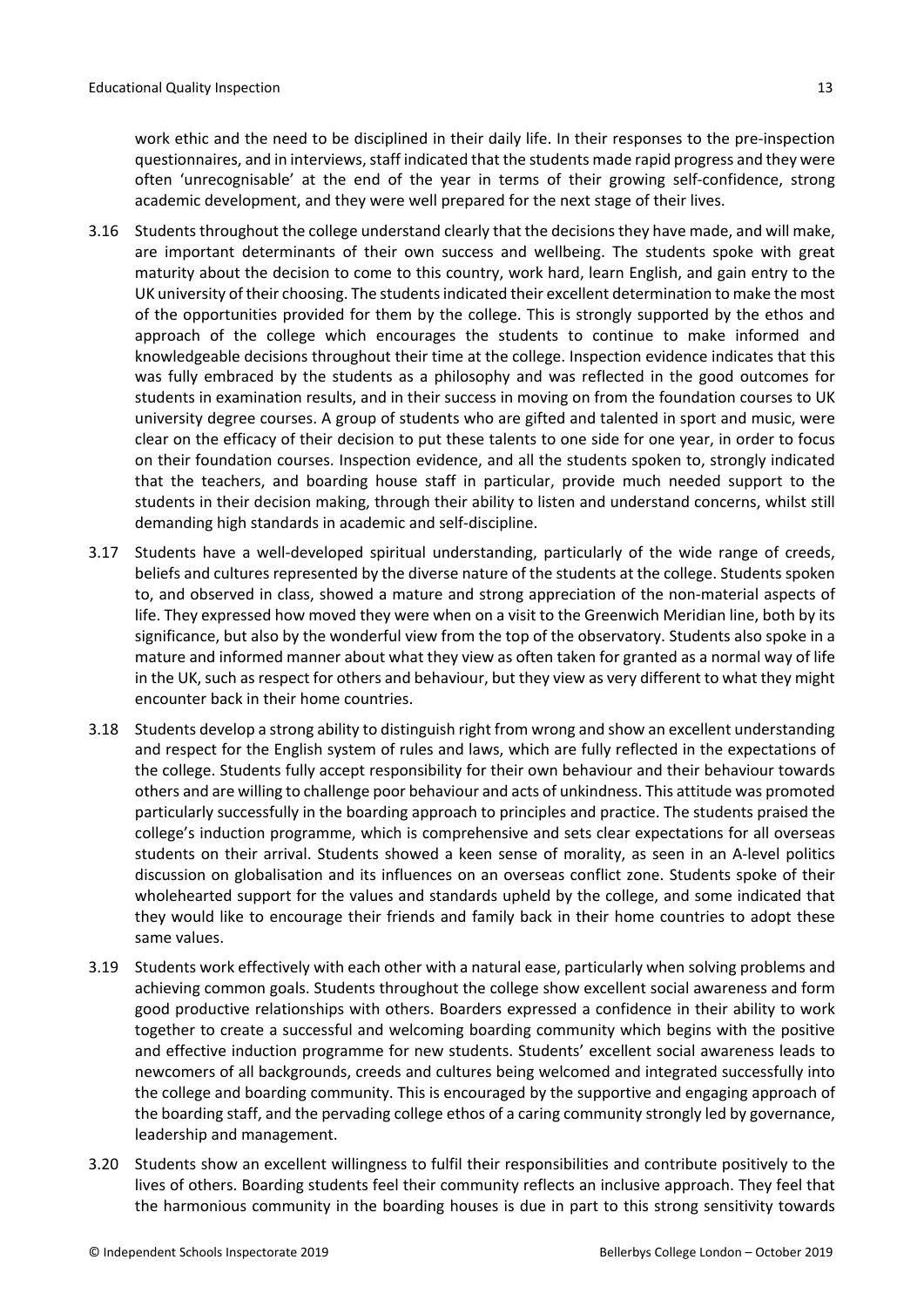others' feelings, and a desire to contribute to others in a helpful and supportive manner. Students have a mature awareness of pressing global issues and concerns and show an appreciation and some support for those less fortunate than themselves, including organising student-led charity events, such as dance evenings and student versus teacher challenges.

- 3.21 Students show an excellent respect for, and value highly, the extensive cultural diversity that exists within the college. The boarding community leads the way in demonstrating sensitivity and tolerance to those from different backgrounds, cultures and traditions. A recent much praised and appreciated 'welcome' video, shown to all new arrivals during their induction programme, was created by the students themselves. This provides the new students with clarity and understanding regarding the college's expectations with respect to taking responsibility for one's own behaviour and actions, and the college rules. This video was produced in multiple languages and taught new students simple phrases in each language. In the pre-inspection questionnaire, a very large majority of the parents who responded, felt the college actively promotes values of democracy, respect and tolerance of other people, and a large majority of the students who responded, felt the college treated them fairly whatever their gender, faith, race or needs.
- 3.22 Students of all ages and abilities develop an excellent knowledge and understanding of how to stay safe. They have an appropriate understanding of both physical and mental health through a good range of related programmes and assemblies. Students can access a variety of exercise opportunities to enable them to keep healthy. Students spoken to, and inspection evidence, indicated that the meals offered in the canteen are popular and provide a good variety of nutritious food and great care is taken to meet the needs of the wide and diverse student community. Students speak happily and confidently about the need for a healthy diet, exercise and a balanced lifestyle. Senior students showed a good understanding of the influence and dangers of stress and poor lifestyle on mental health and well-being. The students' ease of communication with the staff, and in particular boarding house parents, and their willingness to talk and seek support, often through the excellent welfare office facility, much valued by the students, ensure their needs are identified quickly and then addressed through the excellent and effective college pastoral structure.